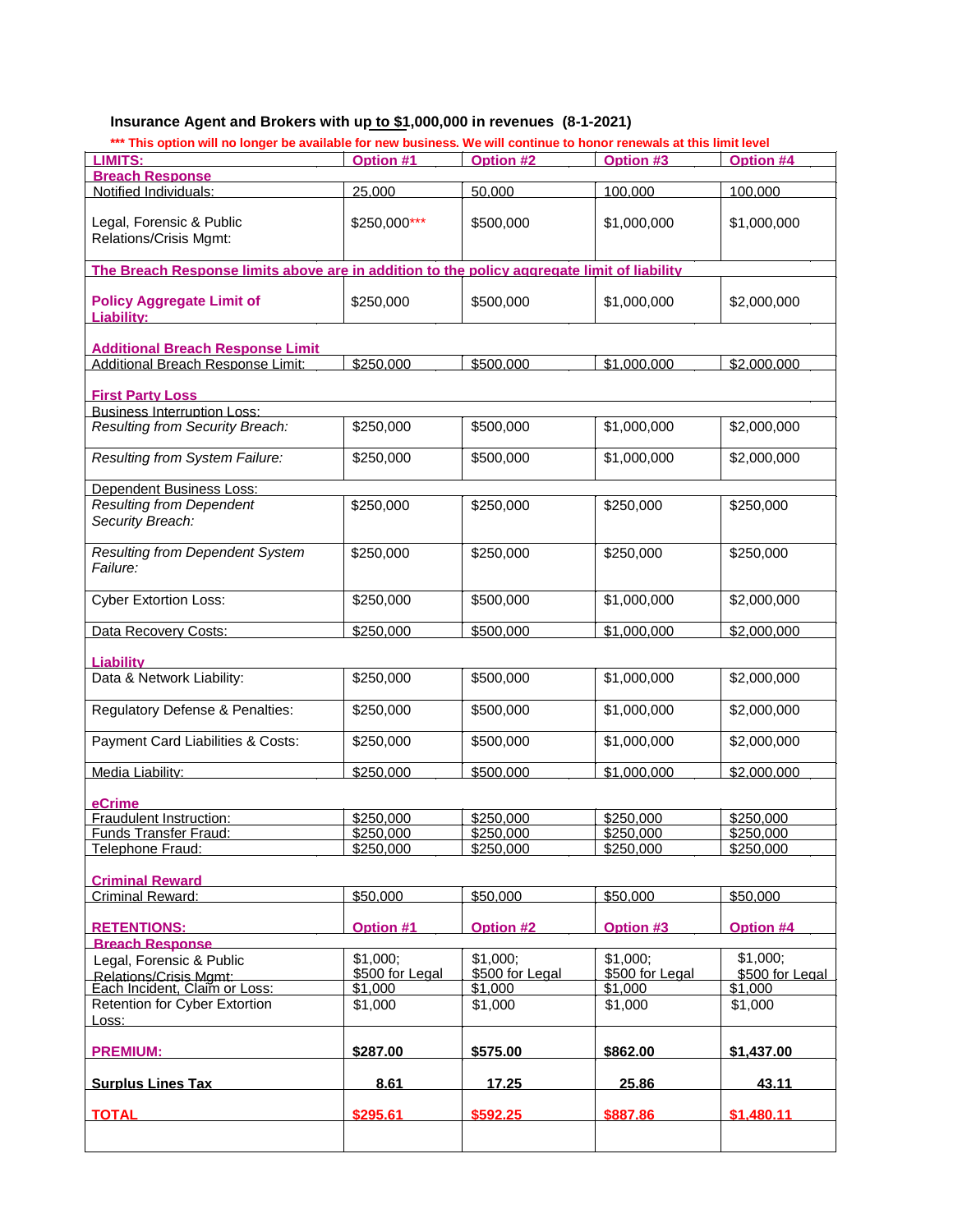| <b>LIMITS:</b>                                                                              | Option #1                  | Option #2                  | $1000$ mini to follow both your privacy of and payably to the space $\mu$<br>Option #3 | Option #4                   |
|---------------------------------------------------------------------------------------------|----------------------------|----------------------------|----------------------------------------------------------------------------------------|-----------------------------|
| <b>Breach Response</b>                                                                      |                            |                            |                                                                                        |                             |
| Notified Individuals:                                                                       | 50.000                     | 50.000                     | 100.000                                                                                | 100.000                     |
| Legal, Forensic & Public<br>Relations/Crisis Mgmt:                                          | \$500,000                  | \$1,000,000                | \$1,000,000                                                                            | \$1,000,000                 |
| The Breach Response limits above are in addition to the policy aggregate limit of liability |                            |                            |                                                                                        |                             |
| <b>Policy Aggregate Limit of</b><br>Liability:                                              | \$500,000                  | \$1,000,000                | \$1,000,000                                                                            | \$2,000,000                 |
| <b>Additional Breach Response Limit</b>                                                     |                            |                            |                                                                                        |                             |
| Additional Breach Response Limit:                                                           | \$500,000                  | \$1,000,000                | \$1,000,000                                                                            | \$2,000.000                 |
| <b>First Party Loss</b>                                                                     |                            |                            |                                                                                        |                             |
| <b>Business Interruption Loss:</b>                                                          |                            |                            |                                                                                        |                             |
| Resulting from Security Breach:                                                             | \$500,000                  | \$1,000,000                | \$1,000,000                                                                            | \$2,000,000                 |
| Resulting from System Failure:                                                              | \$500,000                  | \$1,000,000                | \$1,000,000                                                                            | \$2,000,000                 |
| <b>Dependent Business Loss:</b>                                                             |                            |                            |                                                                                        |                             |
| <b>Resulting from Dependent</b><br>Security Breach:                                         | \$250,000                  | \$250,000                  | \$250,000                                                                              | \$250,000                   |
| <b>Resulting from Dependent System</b><br>Failure:                                          | \$250,000                  | \$250,000                  | \$250,000                                                                              | \$250,000                   |
| <b>Cyber Extortion Loss:</b>                                                                | \$500,000                  | \$1,000,000                | \$1,000,000                                                                            | \$2,000,000                 |
| Data Recovery Costs:                                                                        | \$500,000                  | \$1,000,000                | \$1,000,000                                                                            | \$2,000,000                 |
| <b>Liability</b>                                                                            |                            |                            |                                                                                        |                             |
| Data & Network Liability:                                                                   | \$500,000                  | \$1,000,000                | \$1,000,000                                                                            | \$2,000,000                 |
| Regulatory Defense & Penalties:                                                             | \$500,000                  | \$1,000,000                | \$1,000,000                                                                            | \$2,000,000                 |
| Payment Card Liabilities & Costs:                                                           | \$500,000                  | \$1,000,000                | \$1,000,000                                                                            | \$2,000,000                 |
| Media Liability:                                                                            | \$500,000                  | \$1.000.000                | \$1,000.000                                                                            | \$2,000,000                 |
| eCrime                                                                                      |                            |                            |                                                                                        |                             |
| Fraudulent Instruction:                                                                     | \$250,000                  | \$250,000                  | \$250,000                                                                              | \$250,000                   |
| Funds Transfer Fraud:                                                                       | \$250,000                  | \$250,000                  | \$250,000                                                                              | \$250,000                   |
| Telephone Fraud:                                                                            | \$250.000                  | \$250,000                  | \$250.000                                                                              | \$250,000                   |
|                                                                                             |                            |                            |                                                                                        |                             |
| <b>Criminal Reward</b>                                                                      |                            |                            |                                                                                        |                             |
| Criminal Reward:                                                                            | \$50,000                   | \$50,000                   | \$50,000                                                                               | \$50,000                    |
| <b>RETENTIONS:</b>                                                                          | <b>Option #1</b>           | <b>Option #2</b>           | <b>Option #3</b>                                                                       | <b>Option #4</b>            |
| <b>Breach Response</b>                                                                      |                            |                            |                                                                                        |                             |
| Legal, Forensic & Public                                                                    | \$1,000;                   | \$1,000;                   | \$1,000;                                                                               | \$1,000;<br>\$500 for Legal |
| Relations/Crisis Momt:<br>Each Incident, Claim or Loss:                                     | \$500 for Legal<br>\$1,000 | \$500 for Legal<br>\$1,000 | \$500 for Legal<br>\$1,000                                                             | \$1,000                     |
| <b>Retention for Cyber Extortion</b>                                                        | \$1,000                    | \$1,000                    | \$1,000                                                                                | \$1,000                     |
| Loss:                                                                                       |                            |                            |                                                                                        |                             |
| <b>PREMIUM:</b>                                                                             | \$632.00                   | \$977.00                   | \$1.092.00                                                                             | \$1,725.00                  |
| <b>Surplus Lines Tax</b>                                                                    | 18.96                      | 29.31                      | 32.76                                                                                  | 51.75                       |
| <b>TOTAL</b>                                                                                | \$650.96                   | \$1006.31                  | \$1.124.76                                                                             | \$1,776.75                  |

## **Insurance Agents and Brokers with revenues between \$1,000,001 and \$2,000,000 (8-1-2021)**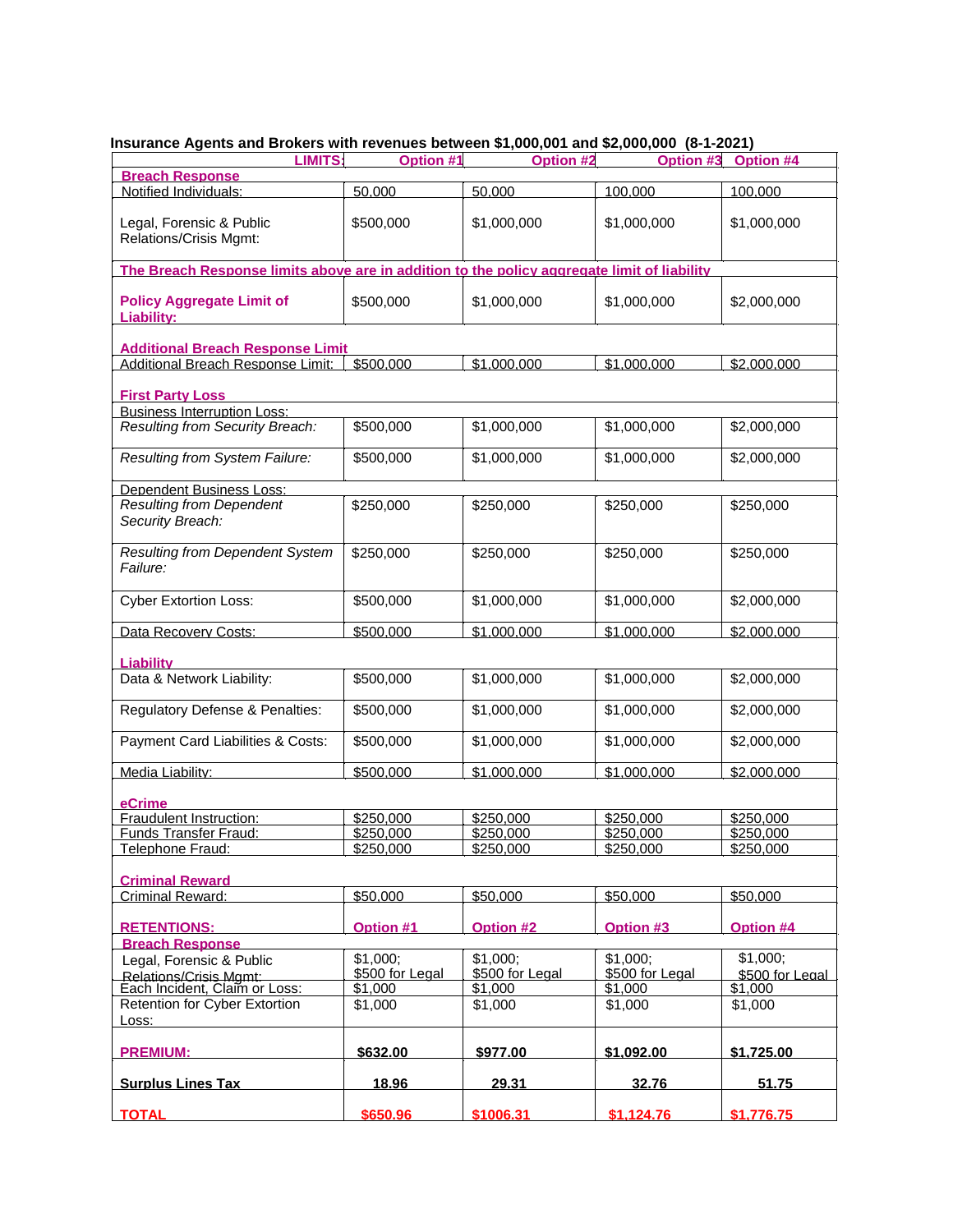| <b>LIMITS:</b>                                                                              | Option #1                  | $\frac{1}{2}$<br>Option #2 | Option #3                  | Option #4                  |
|---------------------------------------------------------------------------------------------|----------------------------|----------------------------|----------------------------|----------------------------|
| <b>Breach Response</b>                                                                      |                            |                            |                            |                            |
| Notified Individuals:                                                                       | 50.000                     | 50.000                     | 100.000                    | 100.000                    |
| Legal, Forensic & Public<br>Relations/Crisis Mgmt:                                          | \$500,000                  | \$1,000,000                | \$1,000,000                | \$1,000,000                |
| The Breach Response limits above are in addition to the policy aggregate limit of liability |                            |                            |                            |                            |
| <b>Policy Aggregate Limit of</b><br>Liability:                                              | \$500,000                  | \$1,000,000                | \$1,000,000                | \$2,000,000                |
| <b>Additional Breach Response Limit</b>                                                     |                            |                            |                            |                            |
| Additional Breach Response Limit:                                                           | \$500,000                  | \$1,000,000                | \$1,000,000                | \$2,000.000                |
| <b>First Party Loss</b>                                                                     |                            |                            |                            |                            |
| <b>Business Interruption Loss:</b>                                                          |                            |                            |                            |                            |
| Resulting from Security Breach:                                                             | \$500,000                  | \$1,000,000                | \$1,000,000                | \$2,000,000                |
| Resulting from System Failure:                                                              | \$500,000                  | \$1,000,000                | \$1,000,000                | \$2,000,000                |
| <b>Dependent Business Loss:</b>                                                             |                            |                            |                            |                            |
| <b>Resulting from Dependent</b><br>Security Breach:                                         | \$250,000                  | \$250,000                  | \$250,000                  | \$250,000                  |
| <b>Resulting from Dependent System</b><br>Failure:                                          | \$250,000                  | \$250,000                  | \$250,000                  | \$250,000                  |
| <b>Cyber Extortion Loss:</b>                                                                | \$500,000                  | \$1,000,000                | \$1,000,000                | \$2,000,000                |
| Data Recovery Costs:                                                                        | \$500,000                  | \$1,000,000                | \$1,000,000                | \$2,000,000                |
| <b>Liability</b>                                                                            |                            |                            |                            |                            |
| Data & Network Liability:                                                                   | \$500,000                  | \$1,000,000                | \$1,000,000                | \$2,000,000                |
| Regulatory Defense & Penalties:                                                             | \$500,000                  | \$1,000,000                | \$1,000,000                | \$2,000,000                |
| Payment Card Liabilities & Costs:                                                           | \$500,000                  | \$1,000,000                | \$1,000,000                | \$2,000,000                |
| Media Liability:                                                                            | \$500,000                  | \$1.000.000                | \$1,000.000                | \$2,000,000                |
| eCrime                                                                                      |                            |                            |                            |                            |
| Fraudulent Instruction:                                                                     | \$250,000                  | \$250,000                  | \$250,000                  | \$250,000                  |
| Funds Transfer Fraud:                                                                       | \$250,000                  | \$250,000                  | \$250,000                  | \$250,000                  |
| Telephone Fraud:                                                                            | \$250.000                  | \$250,000                  | \$250.000                  | \$250,000                  |
|                                                                                             |                            |                            |                            |                            |
| <b>Criminal Reward</b>                                                                      |                            |                            |                            |                            |
| Criminal Reward:                                                                            | \$50,000                   | \$50,000                   | \$50,000                   | \$50,000                   |
| <b>RETENTIONS:</b>                                                                          | <b>Option #1</b>           | <b>Option #2</b>           | <b>Option #3</b>           | Option #4                  |
| <b>Breach Response</b>                                                                      |                            |                            |                            |                            |
| Legal, Forensic & Public                                                                    | \$1,000;                   | \$1,000;                   | \$1,000;                   | \$1,000;                   |
| Relations/Crisis Momt:<br>Each Incident, Claim or Loss:                                     | \$500 for Legal<br>\$1,000 | \$500 for Legal<br>\$1,000 | \$500 for Legal<br>\$1,000 | \$500 for Legal<br>\$1,000 |
| <b>Retention for Cyber Extortion</b>                                                        | \$1,000                    | \$1,000                    | \$1,000                    | \$1,000                    |
| Loss:                                                                                       |                            |                            |                            |                            |
| <b>PREMIUM:</b>                                                                             | \$862.00                   | \$1,092.00                 | \$1,265.00                 | \$2,530.00                 |
| <b>Surplus Lines Tax</b>                                                                    | 25.86                      | 32.76                      | 37.95                      | 75.90                      |
| <b>TOTAL</b>                                                                                | \$887.86                   | \$1.124.76                 | \$1.302.95                 | \$2,605.90                 |

# **Insurance Agents and Brokers with revenues between \$2,000,001 and \$3,000,000 (8-1-2021)**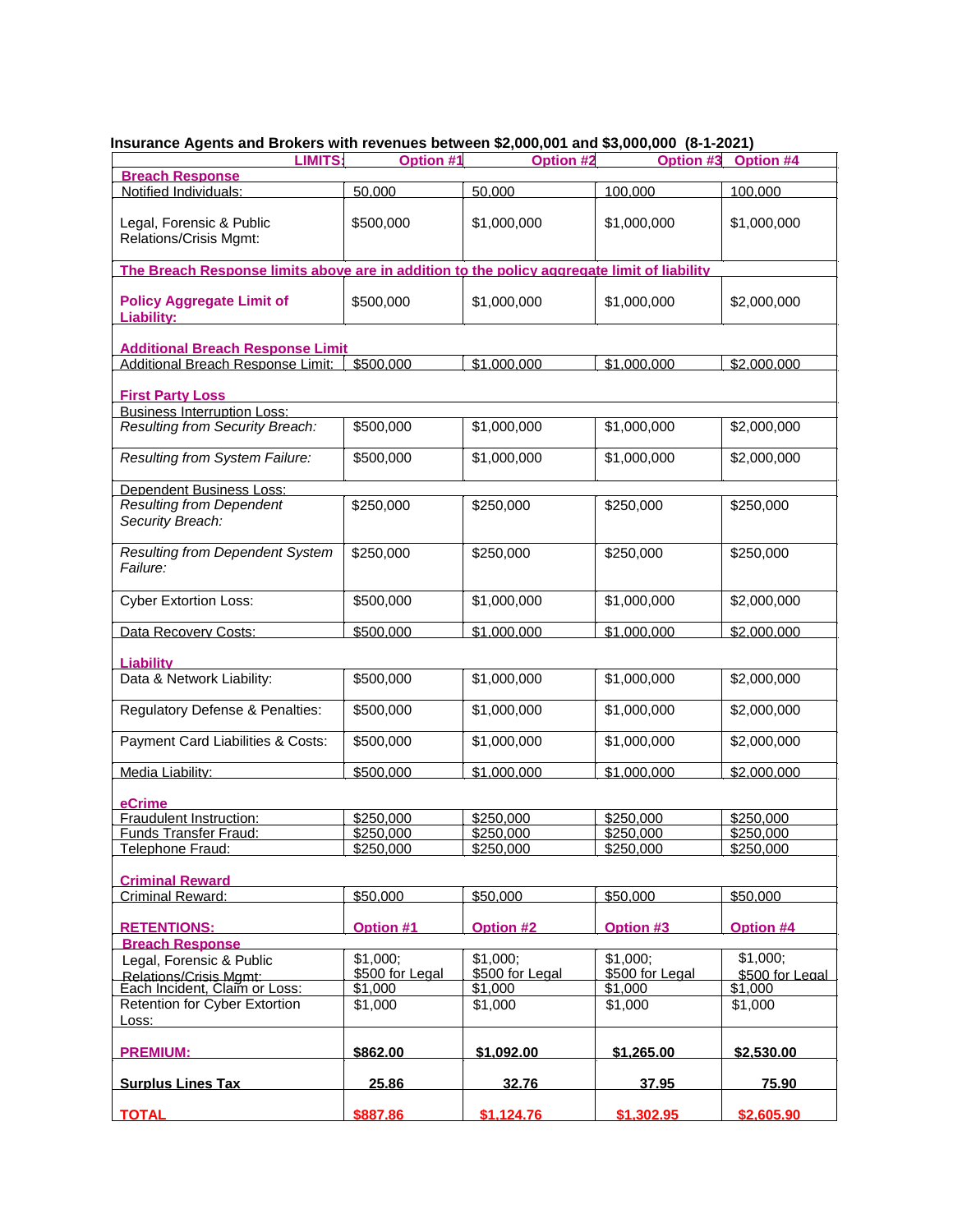| <b>LIMITS:</b>                                                                              | Option #1            | $\frac{1}{2}$<br>Option #2 | Option #3            | Option #4                     |
|---------------------------------------------------------------------------------------------|----------------------|----------------------------|----------------------|-------------------------------|
| <b>Breach Response</b><br>Notified Individuals:                                             | 50.000               | 50.000                     | 100.000              | 100.000                       |
|                                                                                             |                      |                            |                      |                               |
| Legal, Forensic & Public<br>Relations/Crisis Mgmt:                                          | \$500,000            | \$1,000,000                | \$1,000,000          | \$1,000,000                   |
| The Breach Response limits above are in addition to the policy aggregate limit of liability |                      |                            |                      |                               |
| <b>Policy Aggregate Limit of</b><br>Liability:                                              | \$500,000            | \$1,000,000                | \$1,000,000          | \$2,000,000                   |
| <b>Additional Breach Response Limit</b>                                                     |                      |                            |                      |                               |
| Additional Breach Response Limit:                                                           | \$500,000            | \$1,000,000                | \$1,000,000          | \$2,000.000                   |
| <b>First Party Loss</b>                                                                     |                      |                            |                      |                               |
| <b>Business Interruption Loss:</b>                                                          |                      |                            |                      |                               |
| Resulting from Security Breach:                                                             | \$500,000            | \$1,000,000                | \$1,000,000          | \$2,000,000                   |
| Resulting from System Failure:                                                              | \$500,000            | \$1,000,000                | \$1,000,000          | \$2,000,000                   |
| <b>Dependent Business Loss:</b>                                                             |                      |                            |                      |                               |
| <b>Resulting from Dependent</b><br>Security Breach:                                         | \$250,000            | \$250,000                  | \$250,000            | \$250,000                     |
| <b>Resulting from Dependent System</b><br>Failure:                                          | \$250,000            | \$250,000                  | \$250,000            | \$250,000                     |
| <b>Cyber Extortion Loss:</b>                                                                | \$500,000            | \$1,000,000                | \$1,000,000          | \$2,000,000                   |
| Data Recovery Costs:                                                                        | \$500,000            | \$1,000,000                | \$1,000,000          | \$2,000,000                   |
| <b>Liability</b>                                                                            |                      |                            |                      |                               |
| Data & Network Liability:                                                                   | \$500,000            | \$1,000,000                | \$1,000,000          | \$2,000,000                   |
| Regulatory Defense & Penalties:                                                             | \$500,000            | \$1,000,000                | \$1,000,000          | \$2,000,000                   |
| Payment Card Liabilities & Costs:                                                           | \$500,000            | \$1,000,000                | \$1,000,000          | \$2,000,000                   |
| Media Liability:                                                                            | \$500,000            | \$1.000.000                | \$1,000.000          | \$2,000,000                   |
| eCrime                                                                                      |                      |                            |                      |                               |
| Fraudulent Instruction:                                                                     | \$250,000            | \$250,000                  | \$250,000            | \$250,000                     |
| Funds Transfer Fraud:                                                                       | \$250,000            | \$250,000                  | \$250,000            | \$250,000                     |
| Telephone Fraud:                                                                            | \$250.000            | \$250,000                  | \$250.000            | \$250,000                     |
|                                                                                             |                      |                            |                      |                               |
| <b>Criminal Reward</b><br>Criminal Reward:                                                  | \$50,000             | \$50,000                   | \$50,000             | \$50,000                      |
|                                                                                             |                      |                            |                      |                               |
| <b>RETENTIONS:</b>                                                                          | Option #1            | <b>Option #2</b>           | <b>Option #3</b>     | Option #4                     |
| <b>Breach Response</b>                                                                      |                      |                            |                      |                               |
| Legal, Forensic & Public                                                                    | \$2,500; \$1,250     | \$2,500; \$1,250 for       | \$2,500; \$1,250     | \$2,500; \$1,250<br>for Legal |
| Relations/Crisis Momt:<br>Each Incident, Claim or Loss:                                     | for Legal<br>\$2,500 | Legal<br>\$2,500           | for Legal<br>\$2,500 | \$2,500                       |
| Retention for Cyber Extortion<br>Loss:                                                      | \$1,000              | \$1,000                    | \$1,000              | \$1,000                       |
|                                                                                             |                      |                            |                      |                               |
| <b>PREMIUM:</b>                                                                             | \$1,092.00           | \$1,265.00                 | \$1,437,00           | \$2,702.00                    |
| <b>Surplus Lines Tax</b>                                                                    | 32.76                | 37.95                      | 43.11                | 81.09                         |
| <b>TOTAL</b>                                                                                | \$1.124.76           | \$1.302.95                 | \$1,480.11           | \$2,783.09                    |

# **Insurance Agents and Brokers with revenues between \$3,000,001 and \$4,000,000 (8-1-2021)**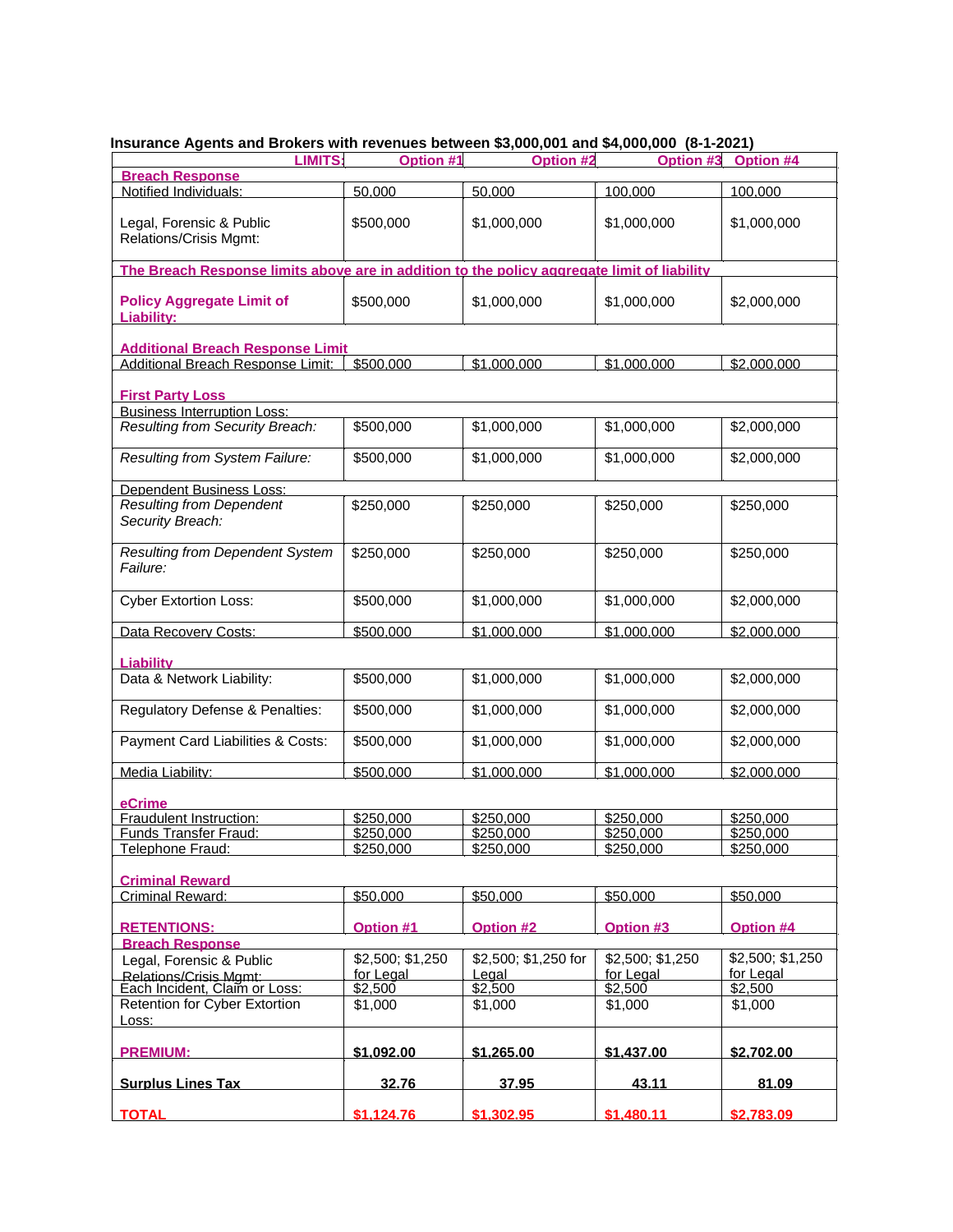| LIMITS:                                                                                     | Option #1            | $1000$ mini 101011400 both 0011 $\psi$ 1,000,001 and $\psi$ 0,000,000 (0 1 2021)<br>Option #2 | Option #3            | Option #4            |
|---------------------------------------------------------------------------------------------|----------------------|-----------------------------------------------------------------------------------------------|----------------------|----------------------|
| <b>Breach Response</b>                                                                      |                      |                                                                                               |                      |                      |
| Notified Individuals:                                                                       | 50.000               | 100.000                                                                                       | 150.000              | 100.000              |
| Legal, Forensic & Public<br>Relations/Crisis Mgmt:                                          | \$1,000,000          | \$1,000,000                                                                                   | \$1,000,000          | \$1,000,000          |
| The Breach Response limits above are in addition to the policy aggregate limit of liability |                      |                                                                                               |                      |                      |
| <b>Policy Aggregate Limit of</b><br>Liability:                                              | \$1,000,000          | \$1,000,000                                                                                   | \$1,000,000          | \$2,000,000          |
| <b>Additional Breach Response Limit</b>                                                     |                      |                                                                                               |                      |                      |
| Additional Breach Response Limit:                                                           | \$1,000,000          | \$1,000,000                                                                                   | \$1,000,000          | \$2,000,000          |
| <b>First Party Loss</b>                                                                     |                      |                                                                                               |                      |                      |
| <b>Business Interruption Loss:</b>                                                          |                      |                                                                                               |                      |                      |
| Resulting from Security Breach:                                                             | \$1,000,000          | \$1,000,000                                                                                   | \$1,000,000          | \$2,000,000          |
| Resulting from System Failure:                                                              | \$1,000,000          | \$1,000,000                                                                                   | \$1,000,000          | \$2,000,000          |
| <b>Dependent Business Loss:</b>                                                             |                      |                                                                                               |                      |                      |
| <b>Resulting from Dependent</b><br>Security Breach:                                         | \$250,000            | \$250,000                                                                                     | \$250,000            | \$250,000            |
| <b>Resulting from Dependent System</b><br>Failure:                                          | \$250,000            | \$250,000                                                                                     | \$250,000            | \$250,000            |
| <b>Cyber Extortion Loss:</b>                                                                | \$1,000,000          | \$1,000,000                                                                                   | \$1,000,000          | \$2,000,000          |
| Data Recovery Costs:                                                                        | \$1,000,000          | \$1,000,000                                                                                   | \$1,000,000          | \$2,000,000          |
| <b>Liability</b>                                                                            |                      |                                                                                               |                      |                      |
| Data & Network Liability:                                                                   | \$1,000,000          | \$1,000,000                                                                                   | \$1,000,000          | \$2,000,000          |
| Regulatory Defense & Penalties:                                                             | \$1,000,000          | \$1,000,000                                                                                   | \$1,000,000          | \$2,000,000          |
| Payment Card Liabilities & Costs:                                                           | \$1,000,000          | \$1,000,000                                                                                   | \$1,000,000          | \$2,000,000          |
| Media Liability:                                                                            | \$500.000            | \$1.000.000                                                                                   | \$1,000.000          | \$2,000,000          |
| eCrime                                                                                      |                      |                                                                                               |                      |                      |
| Fraudulent Instruction:                                                                     | \$250,000            | \$250,000                                                                                     | \$250,000            | \$250,000            |
| Funds Transfer Fraud:                                                                       | \$250,000            | \$250,000                                                                                     | \$250,000            | \$250,000            |
| Telephone Fraud:                                                                            | \$250.000            | \$250,000                                                                                     | \$250.000            | \$250,000            |
|                                                                                             |                      |                                                                                               |                      |                      |
| <b>Criminal Reward</b><br>Criminal Reward:                                                  | \$50,000             | \$50,000                                                                                      | \$50,000             | \$50,000             |
|                                                                                             |                      |                                                                                               |                      |                      |
| <b>RETENTIONS:</b>                                                                          | Option #1            | <b>Option #2</b>                                                                              | <b>Option #3</b>     | Option #4            |
| <b>Breach Response</b>                                                                      |                      |                                                                                               |                      |                      |
| Legal, Forensic & Public                                                                    | \$2,500; \$1,250     | \$2,500; \$1,250 for                                                                          | \$2,500; \$1,250     | \$2,500; \$1,250     |
| Relations/Crisis Momt:<br>Each Incident, Claim or Loss:                                     | for Legal<br>\$2,500 | Legal<br>\$2,500                                                                              | for Legal<br>\$2,500 | for Legal<br>\$2,500 |
| Retention for Cyber Extortion                                                               | \$1,000              | \$1,000                                                                                       | \$1,000              | \$1,000              |
| Loss:                                                                                       |                      |                                                                                               |                      |                      |
| <b>PREMIUM:</b>                                                                             | \$1,380.00           | \$1,552.00                                                                                    | \$1,725.00           | \$3,105.00           |
| <b>Surplus Lines Tax</b>                                                                    | 41.40                | 46.56                                                                                         | 51.75                | 93.15                |
| <b>TOTAL</b>                                                                                | \$1.421.40           | \$1.598.56                                                                                    | \$1,776,75           | \$3.198.15           |

## **Insurance Agents and Brokers with revenues between \$4,000,001 and \$5,000,000 (8-1-2021)**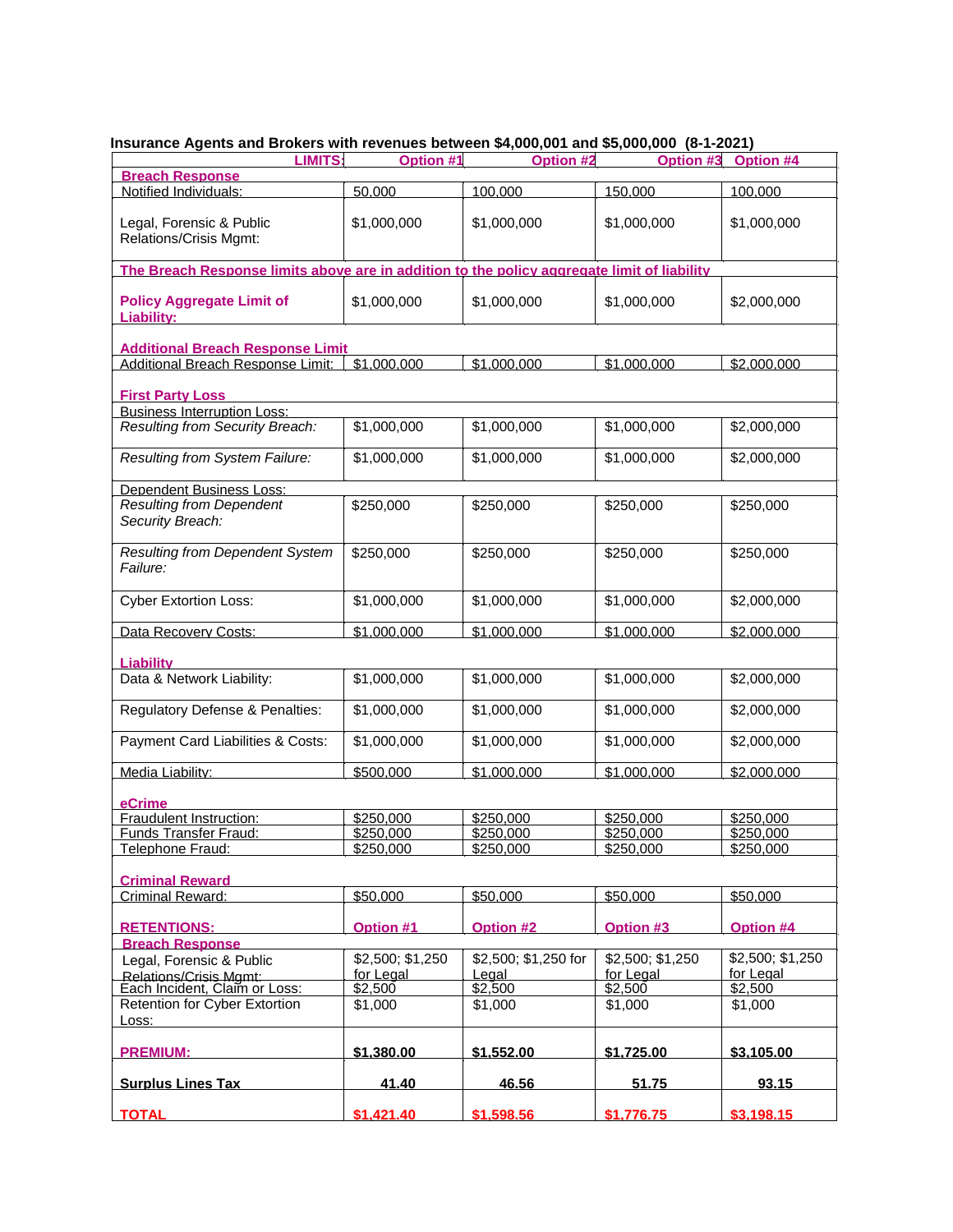| $1000$ and $1000$ and $1000$ and $1000$ and $1000$ and $1000$ and $1000$ and $1000$ and $1000$ and $1000$<br><b>LIMITS:</b> | Option #1            | Option #2            | Option #3            | Option #4            |
|-----------------------------------------------------------------------------------------------------------------------------|----------------------|----------------------|----------------------|----------------------|
| <b>Breach Response</b><br>Notified Individuals:                                                                             |                      |                      |                      |                      |
|                                                                                                                             | 100.000              | 250.000              | 100.000              | 250.000              |
| Legal, Forensic & Public<br>Relations/Crisis Mgmt:                                                                          | \$1,000,000          | \$1,000,000          | \$1,000,000          | \$1,000,000          |
| The Breach Response limits above are in addition to the policy aggregate limit of liability                                 |                      |                      |                      |                      |
| <b>Policy Aggregate Limit of</b><br>Liability:                                                                              | \$1,000,000          | \$1,000,000          | \$2,000,000          | \$2,000,000          |
| <b>Additional Breach Response Limit</b>                                                                                     |                      |                      |                      |                      |
| Additional Breach Response Limit:                                                                                           | \$1,000,000          | \$1,000,000          | \$2,000.000          | \$2,000.000          |
| <b>First Party Loss</b>                                                                                                     |                      |                      |                      |                      |
| <b>Business Interruption Loss:</b>                                                                                          |                      |                      |                      |                      |
| Resulting from Security Breach:                                                                                             | \$1,000,000          | \$1,000,000          | \$2,000,000          | \$2,000,000          |
| Resulting from System Failure:                                                                                              | \$1,000,000          | \$1,000,000          | \$2,000,000          | \$2,000,000          |
| <b>Dependent Business Loss:</b>                                                                                             |                      |                      |                      |                      |
| <b>Resulting from Dependent</b><br>Security Breach:                                                                         | \$250,000            | \$250,000            | \$250,000            | \$250,000            |
| <b>Resulting from Dependent System</b><br>Failure:                                                                          | \$250,000            | \$250,000            | \$250,000            | \$250,000            |
| <b>Cyber Extortion Loss:</b>                                                                                                | \$1,000,000          | \$1,000,000          | \$2,000,000          | \$2,000,000          |
| Data Recovery Costs:                                                                                                        | \$1,000,000          | \$1,000,000          | \$2,000,000          | \$2,000,000          |
| <b>Liability</b>                                                                                                            |                      |                      |                      |                      |
| Data & Network Liability:                                                                                                   | \$1,000,000          | \$1,000,000          | \$2,000,000          | \$2,000,000          |
| Regulatory Defense & Penalties:                                                                                             | \$1,000,000          | \$1,000,000          | \$2,000,000          | \$2,000,000          |
| Payment Card Liabilities & Costs:                                                                                           | \$1,000,000          | \$1,000,000          | \$2,000,000          | \$2,000,000          |
| Media Liability:                                                                                                            | \$1.000.000          | \$1.000.000          | \$2,000.000          | \$2,000,000          |
| eCrime                                                                                                                      |                      |                      |                      |                      |
| Fraudulent Instruction:                                                                                                     | \$250,000            | \$250,000            | \$250,000            | \$250,000            |
| Funds Transfer Fraud:                                                                                                       | \$250,000            | \$250,000            | \$250,000            | \$250,000            |
| Telephone Fraud:                                                                                                            | \$250.000            | \$250,000            | \$250.000            | \$250,000            |
|                                                                                                                             |                      |                      |                      |                      |
| <b>Criminal Reward</b><br>Criminal Reward:                                                                                  | \$50,000             | \$50,000             | \$50,000             | \$50,000             |
|                                                                                                                             |                      |                      |                      |                      |
| <b>RETENTIONS:</b>                                                                                                          | Option #1            | <b>Option #2</b>     | <b>Option #3</b>     | Option #4            |
| <b>Breach Response</b>                                                                                                      |                      |                      |                      |                      |
| Legal, Forensic & Public                                                                                                    | \$2,500; \$1,250     | \$2,500; \$1,250 for | \$2,500; \$1,250     | \$2,500; \$1,250     |
| Relations/Crisis Momt:<br>Each Incident, Claim or Loss:                                                                     | for Legal<br>\$2,500 | Legal<br>\$2,500     | for Legal<br>\$2,500 | for Legal<br>\$2,500 |
| Retention for Cyber Extortion                                                                                               | \$1,000              | \$1,000              | \$1,000              | \$1,000              |
| Loss:                                                                                                                       |                      |                      |                      |                      |
| <b>PREMIUM:</b>                                                                                                             | \$2,507.00           | \$2,587.00           | \$3,277.00           | \$3,634.00           |
| <b>Surplus Lines Tax</b>                                                                                                    | 75.21                | 77.61                | 98.31                | 109.02               |
| <b>TOTAL</b>                                                                                                                | \$2,582.21           | \$2.664.61           | \$3,375,31           | \$3.743.02           |

# **Insurance Agents and Brokers with revenues between \$5,000,001 and \$6,000,000 (8-1-2021)**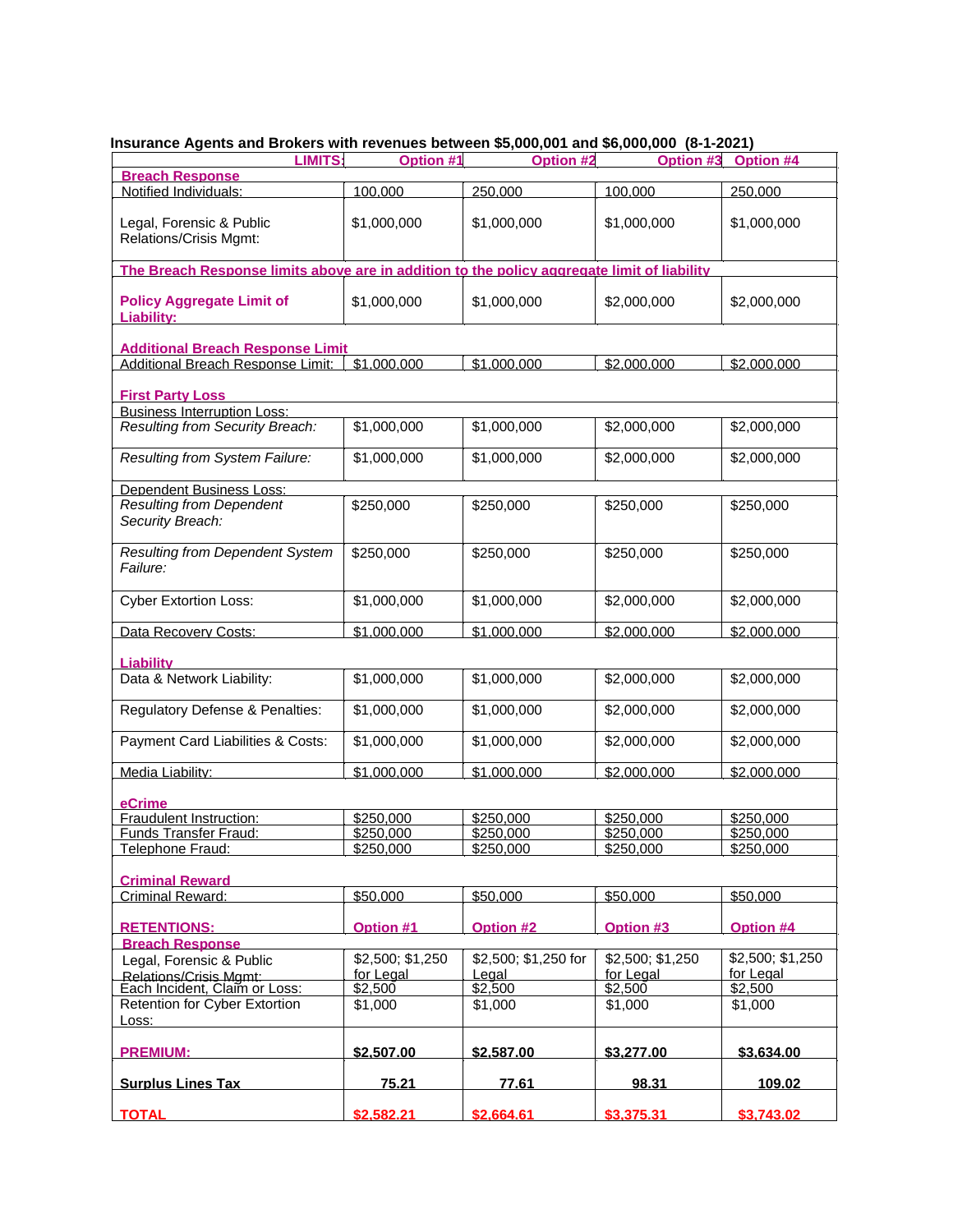| <b>LIMITS:</b>                                                                              | Option #1            | Option #2            | Option #3            | Option #4            |
|---------------------------------------------------------------------------------------------|----------------------|----------------------|----------------------|----------------------|
| <b>Breach Response</b><br>Notified Individuals:                                             |                      |                      |                      | 250.000              |
|                                                                                             | 100.000              | 250.000              | 100.000              |                      |
| Legal, Forensic & Public<br>Relations/Crisis Mgmt:                                          | \$1,000,000          | \$1,000,000          | \$1,000,000          | \$1,000,000          |
| The Breach Response limits above are in addition to the policy aggregate limit of liability |                      |                      |                      |                      |
| <b>Policy Aggregate Limit of</b><br>Liability:                                              | \$1,000,000          | \$1,000,000          | \$2,000,000          | \$2,000,000          |
| <b>Additional Breach Response Limit</b>                                                     |                      |                      |                      |                      |
| Additional Breach Response Limit:                                                           | \$1,000,000          | \$1,000,000          | \$2,000.000          | \$2,000.000          |
| <b>First Party Loss</b>                                                                     |                      |                      |                      |                      |
| <b>Business Interruption Loss:</b>                                                          |                      |                      |                      |                      |
| Resulting from Security Breach:                                                             | \$1,000,000          | \$1,000,000          | \$2,000,000          | \$2,000,000          |
| Resulting from System Failure:                                                              | \$1,000,000          | \$1,000,000          | \$2,000,000          | \$2,000,000          |
| <b>Dependent Business Loss:</b>                                                             |                      |                      |                      |                      |
| <b>Resulting from Dependent</b><br>Security Breach:                                         | \$250,000            | \$250,000            | \$250,000            | \$250,000            |
| <b>Resulting from Dependent System</b><br>Failure:                                          | \$250,000            | \$250,000            | \$250,000            | \$250,000            |
| <b>Cyber Extortion Loss:</b>                                                                | \$1,000,000          | \$1,000,000          | \$2,000,000          | \$2,000,000          |
| Data Recovery Costs:                                                                        | \$1,000,000          | \$1,000,000          | \$2,000,000          | \$2,000,000          |
| <b>Liability</b>                                                                            |                      |                      |                      |                      |
| Data & Network Liability:                                                                   | \$1,000,000          | \$1,000,000          | \$2,000,000          | \$2,000,000          |
| Regulatory Defense & Penalties:                                                             | \$1,000,000          | \$1,000,000          | \$2,000,000          | \$2,000,000          |
| Payment Card Liabilities & Costs:                                                           | \$1,000,000          | \$1,000,000          | \$2,000,000          | \$2,000,000          |
| Media Liability:                                                                            | \$1.000.000          | \$1.000.000          | \$2,000.000          | \$2,000,000          |
| eCrime                                                                                      |                      |                      |                      |                      |
| Fraudulent Instruction:                                                                     | \$250,000            | \$250,000            | \$250,000            | \$250,000            |
| Funds Transfer Fraud:                                                                       | \$250,000            | \$250,000            | \$250,000            | \$250,000            |
| Telephone Fraud:                                                                            | \$250.000            | \$250,000            | \$250.000            | \$250,000            |
|                                                                                             |                      |                      |                      |                      |
| <b>Criminal Reward</b><br>Criminal Reward:                                                  | \$50,000             | \$50,000             | \$50,000             | \$50,000             |
|                                                                                             |                      |                      |                      |                      |
| <b>RETENTIONS:</b>                                                                          | Option #1            | <b>Option #2</b>     | <b>Option #3</b>     | Option #4            |
| <b>Breach Response</b>                                                                      |                      |                      |                      |                      |
| Legal, Forensic & Public                                                                    | \$2,500; \$1,250     | \$2,500; \$1,250 for | \$2,500; \$1,250     | \$2,500; \$1,250     |
| Relations/Crisis Momt:<br>Each Incident, Claim or Loss:                                     | for Legal<br>\$2,500 | Legal<br>\$2,500     | for Legal<br>\$2,500 | for Legal<br>\$2,500 |
| Retention for Cyber Extortion                                                               | \$1,000              | \$1,000              | \$1,000              | \$1,000              |
| Loss:                                                                                       |                      |                      |                      |                      |
| <b>PREMIUM:</b>                                                                             | \$3,001.00           | \$3,329.00           | \$3,766.00           | \$4,203,00           |
| <b>Surplus Lines Tax</b>                                                                    | 90.03                | 99.87                | 112.98               | 126.09               |
| <b>TOTAL</b>                                                                                | \$3.091.03           | \$3.428.87           | \$3,878.98           | \$4,329.09           |

## **Insurance Agents and Brokers with revenues between \$6,000,001 and \$7,000,000 (8-1-2021)**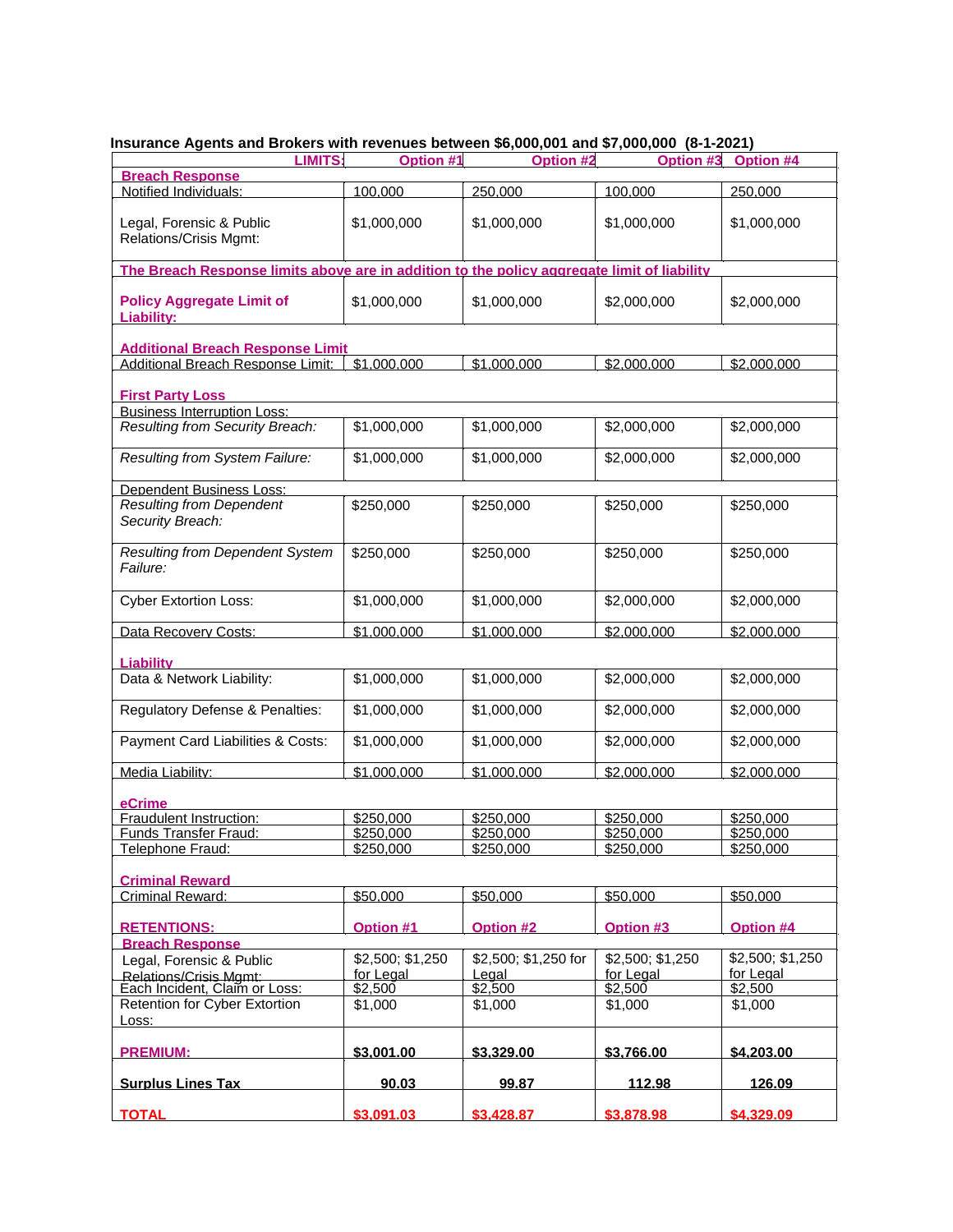| <b>LIMITS:</b>                                                                              | Option #1        | ,,<br>Option #2               | $10.1$ and $40,000,000$ (c) $-20$ | Option #3 Option #4 |
|---------------------------------------------------------------------------------------------|------------------|-------------------------------|-----------------------------------|---------------------|
| <b>Breach Response</b>                                                                      |                  |                               |                                   |                     |
| Notified Individuals:                                                                       | 100.000          | 250,000                       | 100.000                           | 250.000             |
| Legal, Forensic & Public<br>Relations/Crisis Mgmt:                                          | \$1,000,000      | \$1,000,000                   | \$1,000,000                       | \$1,000,000         |
| The Breach Response limits above are in addition to the policy aggregate limit of liability |                  |                               |                                   |                     |
| <b>Policy Aggregate Limit of</b><br>Liability:                                              | \$1,000,000      | \$1,000,000                   | \$2,000,000                       | \$2,000,000         |
| <b>Additional Breach Response Limit</b>                                                     |                  |                               |                                   |                     |
| Additional Breach Response Limit:                                                           | \$1,000,000      | \$1,000,000                   | \$2,000.000                       | \$2,000.000         |
| <b>First Party Loss</b>                                                                     |                  |                               |                                   |                     |
| <b>Business Interruption Loss:</b>                                                          |                  |                               |                                   |                     |
| Resulting from Security Breach:                                                             | \$1,000,000      | \$1,000,000                   | \$2,000,000                       | \$2,000,000         |
| Resulting from System Failure:                                                              | \$1,000,000      | \$1,000,000                   | \$2,000,000                       | \$2,000,000         |
| Dependent Business Loss:                                                                    |                  |                               |                                   |                     |
| <b>Resulting from Dependent</b><br>Security Breach:                                         | \$250,000        | \$250,000                     | \$250,000                         | \$250,000           |
| <b>Resulting from Dependent System</b><br>Failure:                                          | \$250,000        | \$250,000                     | \$250,000                         | \$250,000           |
| <b>Cyber Extortion Loss:</b>                                                                | \$1,000,000      | \$1,000,000                   | \$2,000,000                       | \$2,000,000         |
| Data Recovery Costs:                                                                        | \$1,000,000      | \$1,000,000                   | \$2,000,000                       | \$2,000,000         |
| <b>Liability</b>                                                                            |                  |                               |                                   |                     |
| Data & Network Liability:                                                                   | \$1,000,000      | \$1,000,000                   | \$2,000,000                       | \$2,000,000         |
| Regulatory Defense & Penalties:                                                             | \$1,000,000      | \$1,000,000                   | \$2,000,000                       | \$2,000,000         |
| Payment Card Liabilities & Costs:                                                           | \$1,000,000      | \$1,000,000                   | \$2,000,000                       | \$2,000,000         |
| Media Liability:                                                                            | \$1,000,000      | \$1.000.000                   | \$2,000.000                       | \$2,000.000         |
| eCrime                                                                                      |                  |                               |                                   |                     |
| Fraudulent Instruction:                                                                     | \$250,000        | \$250,000                     | \$250,000                         | \$250,000           |
| <b>Funds Transfer Fraud:</b>                                                                | \$250,000        | \$250,000                     | \$250,000                         | \$250,000           |
| Telephone Fraud:                                                                            | \$250.000        | \$250,000                     | \$250,000                         | \$250,000           |
|                                                                                             |                  |                               |                                   |                     |
| <b>Criminal Reward</b>                                                                      |                  |                               |                                   |                     |
| Criminal Reward:                                                                            | \$50,000         | \$50,000                      | \$50,000                          | \$50,000            |
| <b>RETENTIONS:</b>                                                                          | <b>Option #1</b> | Option #2                     | <b>Option #3</b>                  | Option #4           |
| <b>Breach Response</b>                                                                      | \$2,500; \$1,250 |                               |                                   | \$2,500; \$1,250    |
| Legal, Forensic & Public<br>Relations/Crisis Mgmt:                                          | for Legal        | \$2,500; \$1,250 for<br>Legal | \$2,500; \$1,250<br>for Legal     | for Legal           |
| Each Incident, Claim or Loss:                                                               | \$2,500          | \$2,500                       | \$2,500                           | \$2,500             |
| Retention for Cyber Extortion                                                               | \$1,000          | \$1.000                       | \$1,000                           | \$1,000             |
| Loss:                                                                                       |                  |                               |                                   |                     |
| <b>PREMIUM:</b>                                                                             | \$3,369.00       | \$3,766.00                    | \$4,203.00                        | \$4,697.00          |
| <b>Surplus Lines Tax</b>                                                                    | 101.07           | 112.98                        | 126.09                            | 140.91              |
| <b>TOTAL</b>                                                                                | \$3,470.09       | \$3,878.98                    | \$4,329.09                        | \$4,837.91          |

#### **Insurance Agents and Brokers with revenues between \$7,000,001 and \$8,000,000 (8-1-2021)**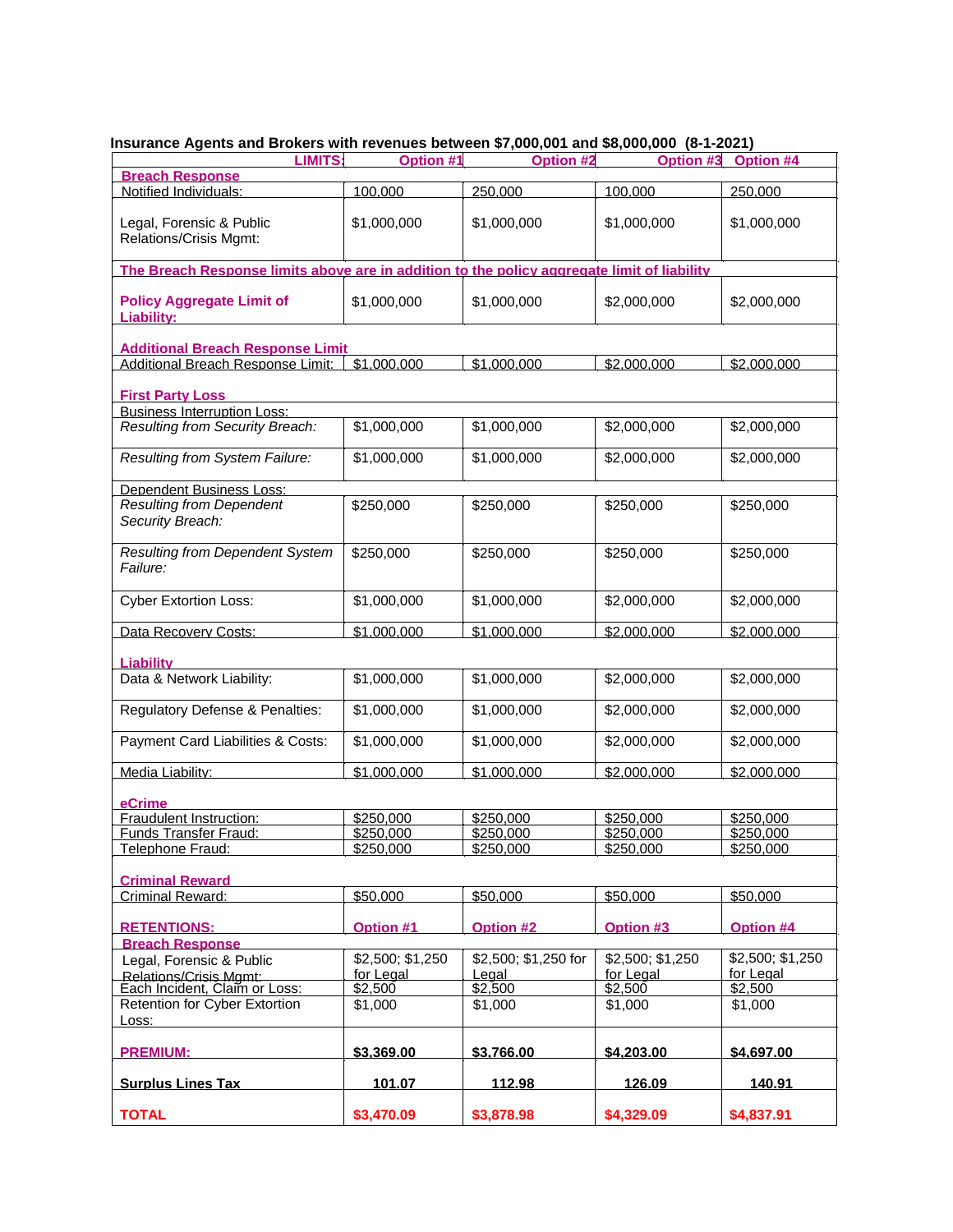| $1000$ and $1000$ and $1000$ and $1000$ and $1000$ and $1000$ and $1000$ and $1000$ and $1000$ and $1000$<br><b>LIMITS:</b> | Option #1            | Option #2            | Option #3            | Option #4            |
|-----------------------------------------------------------------------------------------------------------------------------|----------------------|----------------------|----------------------|----------------------|
| <b>Breach Response</b><br>Notified Individuals:                                                                             | 100.000              | 250.000              | 100.000              | 250.000              |
|                                                                                                                             |                      |                      |                      |                      |
| Legal, Forensic & Public<br>Relations/Crisis Mgmt:                                                                          | \$1,000,000          | \$1,000,000          | \$1,000,000          | \$1,000,000          |
| The Breach Response limits above are in addition to the policy aggregate limit of liability                                 |                      |                      |                      |                      |
| <b>Policy Aggregate Limit of</b><br>Liability:                                                                              | \$1,000,000          | \$1,000,000          | \$2,000,000          | \$2,000,000          |
| <b>Additional Breach Response Limit</b>                                                                                     |                      |                      |                      |                      |
| Additional Breach Response Limit:                                                                                           | \$1,000,000          | \$1,000,000          | \$2,000.000          | \$2,000.000          |
| <b>First Party Loss</b>                                                                                                     |                      |                      |                      |                      |
| <b>Business Interruption Loss:</b>                                                                                          |                      |                      |                      |                      |
| Resulting from Security Breach:                                                                                             | \$1,000,000          | \$1,000,000          | \$2,000,000          | \$2,000,000          |
| Resulting from System Failure:                                                                                              | \$1,000,000          | \$1,000,000          | \$2,000,000          | \$2,000,000          |
| <b>Dependent Business Loss:</b>                                                                                             |                      |                      |                      |                      |
| <b>Resulting from Dependent</b><br>Security Breach:                                                                         | \$250,000            | \$250,000            | \$250,000            | \$250,000            |
| <b>Resulting from Dependent System</b><br>Failure:                                                                          | \$250,000            | \$250,000            | \$250,000            | \$250,000            |
| <b>Cyber Extortion Loss:</b>                                                                                                | \$1,000,000          | \$1,000,000          | \$2,000,000          | \$2,000,000          |
| Data Recovery Costs:                                                                                                        | \$1,000,000          | \$1,000,000          | \$2,000,000          | \$2,000,000          |
| <b>Liability</b>                                                                                                            |                      |                      |                      |                      |
| Data & Network Liability:                                                                                                   | \$1,000,000          | \$1,000,000          | \$2,000,000          | \$2,000,000          |
| Regulatory Defense & Penalties:                                                                                             | \$1,000,000          | \$1,000,000          | \$2,000,000          | \$2,000,000          |
| Payment Card Liabilities & Costs:                                                                                           | \$1,000,000          | \$1,000,000          | \$2,000,000          | \$2,000,000          |
| Media Liability:                                                                                                            | \$1.000.000          | \$1.000.000          | \$2,000.000          | \$2,000,000          |
| eCrime                                                                                                                      |                      |                      |                      |                      |
| Fraudulent Instruction:                                                                                                     | \$250,000            | \$250,000            | \$250,000            | \$250,000            |
| Funds Transfer Fraud:                                                                                                       | \$250,000            | \$250,000            | \$250,000            | \$250,000            |
| Telephone Fraud:                                                                                                            | \$250.000            | \$250,000            | \$250.000            | \$250,000            |
|                                                                                                                             |                      |                      |                      |                      |
| <b>Criminal Reward</b>                                                                                                      |                      |                      |                      |                      |
| Criminal Reward:                                                                                                            | \$50,000             | \$50,000             | \$50,000             | \$50,000             |
| <b>RETENTIONS:</b>                                                                                                          | Option #1            | <b>Option #2</b>     | <b>Option #3</b>     | Option #4            |
| <b>Breach Response</b>                                                                                                      |                      |                      |                      |                      |
| Legal, Forensic & Public                                                                                                    | \$2,500; \$1,250     | \$2,500; \$1,250 for | \$2,500; \$1,250     | \$2,500; \$1,250     |
| Relations/Crisis Momt:<br>Each Incident, Claim or Loss:                                                                     | for Legal<br>\$2,500 | Legal<br>\$2,500     | for Legal<br>\$2,500 | for Legal<br>\$2,500 |
| Retention for Cyber Extortion                                                                                               | \$1,000              | \$1,000              | \$1,000              | \$1,000              |
| Loss:                                                                                                                       |                      |                      |                      |                      |
| <b>PREMIUM:</b>                                                                                                             | \$3,726.00           | \$4,151.00           | \$4,600,00           | \$5,203.00           |
| <b>Surplus Lines Tax</b>                                                                                                    | 111.78               | 124.53               | 138.00               | 156.09               |
| <b>TOTAL</b>                                                                                                                | \$3.837.78           | \$4.275.53           | \$4.738.00           | \$5,359.09           |

## **Insurance Agents and Brokers with revenues between \$8,000,001 and \$9,000,000 (8-1-2021)**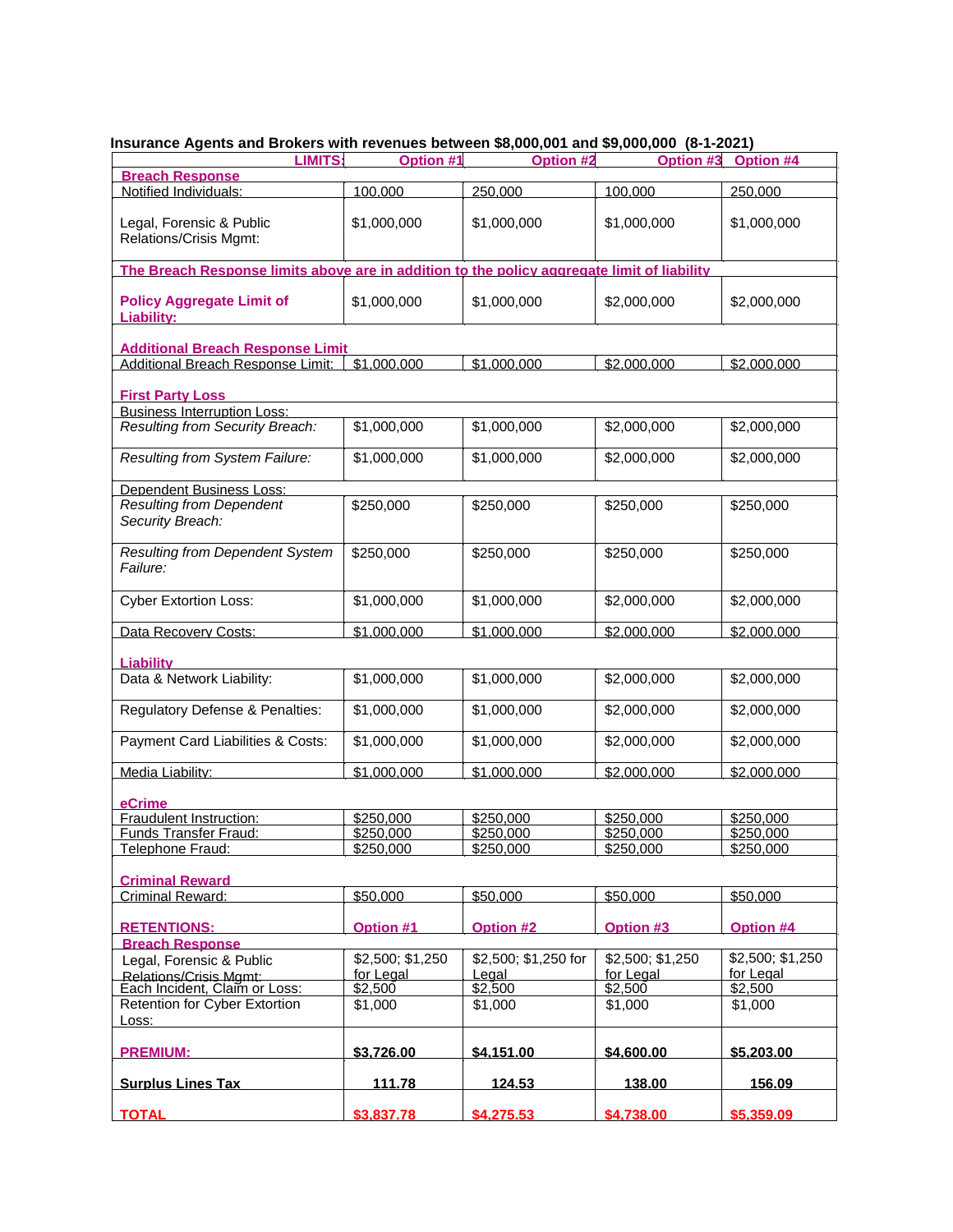| $95 \times 10^{-12}$ and $90 \times 10^{-12}$ and $100 \times 10^{-12}$ and $20 \times 10^{-12}$ and $20 \times 10^{-12}$ and $20 \times 10^{-12}$ |                  |                      |                  |                  |
|----------------------------------------------------------------------------------------------------------------------------------------------------|------------------|----------------------|------------------|------------------|
| <b>LIMITS:</b>                                                                                                                                     | Option #1        | Option #2            | Option #3        | Option #4        |
| <b>Breach Response</b>                                                                                                                             |                  |                      |                  |                  |
| Notified Individuals:                                                                                                                              | 100.000          | 250.000              | 100.000          | 250.000          |
|                                                                                                                                                    |                  |                      |                  |                  |
| Legal, Forensic & Public                                                                                                                           | \$1,000,000      | \$1,000,000          | \$1,000,000      | \$1am,000,000    |
| <b>Relations/Crisis Mgmt:</b>                                                                                                                      |                  |                      |                  |                  |
|                                                                                                                                                    |                  |                      |                  |                  |
| The Breach Response limits above are in addition to the policy aggregate limit of liability                                                        |                  |                      |                  |                  |
| <b>Policy Aggregate Limit of</b>                                                                                                                   |                  |                      |                  |                  |
| Liability:                                                                                                                                         | \$1,000,000      | \$1,000,000          | \$2,000.000      | \$2,000.000      |
|                                                                                                                                                    |                  |                      |                  |                  |
| <b>Additional Breach Response Limit</b><br>Additional Breach Response Limit:                                                                       | \$1,000,000      | \$1,000,000          | \$2,000.000      |                  |
|                                                                                                                                                    |                  |                      |                  | \$2,000.000      |
| <b>First Party Loss</b>                                                                                                                            |                  |                      |                  |                  |
| <b>Business Interruption Loss:</b>                                                                                                                 |                  |                      |                  |                  |
| Resulting from Security Breach:                                                                                                                    | \$1,000,000      | \$1,000,000          | \$2,000,000      | \$2,000,000      |
|                                                                                                                                                    |                  |                      |                  |                  |
| Resulting from System Failure:                                                                                                                     | \$1,000,000      | \$1,000,000          | \$2,000,000      | \$2,000,000      |
|                                                                                                                                                    |                  |                      |                  |                  |
| Dependent Business Loss:                                                                                                                           |                  |                      |                  |                  |
| <b>Resulting from Dependent</b>                                                                                                                    | \$250,000        | \$250,000            | \$250,000        | \$250,000        |
| Security Breach:                                                                                                                                   |                  |                      |                  |                  |
|                                                                                                                                                    |                  |                      |                  |                  |
| <b>Resulting from Dependent System</b>                                                                                                             | \$250,000        | \$250,000            | \$250,000        | \$250,000        |
| Failure:                                                                                                                                           |                  |                      |                  |                  |
|                                                                                                                                                    |                  |                      |                  |                  |
| <b>Cyber Extortion Loss:</b>                                                                                                                       | \$1,000,000      | \$1,000,000          | \$2,000,000      | \$2,000,000      |
|                                                                                                                                                    |                  |                      |                  |                  |
| Data Recovery Costs:                                                                                                                               | \$1.000.000      | \$1,000.000          | \$2,000.000      | \$2,000,000      |
|                                                                                                                                                    |                  |                      |                  |                  |
| <b>Liability</b>                                                                                                                                   |                  |                      |                  |                  |
| Data & Network Liability:                                                                                                                          | \$1,000,000      | \$1,000,000          | \$2,000,000      | \$2,000,000      |
|                                                                                                                                                    |                  |                      |                  |                  |
| Regulatory Defense & Penalties:                                                                                                                    | \$1,000,000      | \$1,000,000          | \$2,000,000      | \$2,000,000      |
|                                                                                                                                                    |                  |                      |                  |                  |
| Payment Card Liabilities & Costs:                                                                                                                  | \$1,000,000      | \$1,000,000          | \$2,000,000      | \$2,000,000      |
|                                                                                                                                                    |                  |                      |                  |                  |
| Media Liability:                                                                                                                                   | \$1,000,000      | \$1,000,000          | \$2,000.000      | \$2,000.000      |
|                                                                                                                                                    |                  |                      |                  |                  |
| eCrime                                                                                                                                             |                  |                      |                  |                  |
| Fraudulent Instruction:                                                                                                                            | \$250,000        | \$250,000            | \$250,000        | \$250,000        |
| Funds Transfer Fraud:                                                                                                                              | \$250,000        | \$250,000            | \$250,000        | \$250,000        |
| Telephone Fraud:                                                                                                                                   | \$250,000        | \$250,000            | \$250,000        | \$250,000        |
|                                                                                                                                                    |                  |                      |                  |                  |
| <b>Criminal Reward</b>                                                                                                                             |                  |                      |                  |                  |
| Criminal Reward:                                                                                                                                   | \$50,000         | \$50,000             | \$50,000         | \$50,000         |
|                                                                                                                                                    |                  |                      |                  |                  |
| <b>RETENTIONS:</b>                                                                                                                                 | <b>Option #1</b> | <b>Option #2</b>     | <b>Option #3</b> | Option #4        |
| <b>Breach Response</b>                                                                                                                             |                  |                      |                  |                  |
| Legal, Forensic & Public                                                                                                                           | \$2,500; \$1,250 | \$2,500; \$1,250 for | \$2,500; \$1,250 | \$2,500; \$1,250 |
| <b>Relations/Crisis Mgmt:</b>                                                                                                                      | for Legal        | Legal                | for Legal        | for Legal        |
| Each Incident, Claim or Loss:                                                                                                                      | \$2,500          | \$2,500              | \$2,500          | \$2,500          |
| Retention for Cyber Extortion                                                                                                                      | \$1,000          | \$1,000              | \$1,000          | \$1,000          |
| <u>Loss:</u>                                                                                                                                       |                  |                      |                  |                  |
|                                                                                                                                                    |                  |                      |                  |                  |
| <b>PREMIUM:</b>                                                                                                                                    | \$3.823.00       | \$4.203.00           | \$4,807.00       | \$5,462.00       |
|                                                                                                                                                    |                  |                      |                  |                  |
| <b>Surplus Lines Tax</b>                                                                                                                           | 114.69           | 126.09               | 144.21           | 163.06           |
| <b>TOTAL</b>                                                                                                                                       | \$3,937.69       | \$4,329.09           | \$4,951.21       | \$5,628.86       |
|                                                                                                                                                    |                  |                      |                  |                  |
|                                                                                                                                                    |                  |                      |                  |                  |

#### **Agents and Brokers with revenues between \$9,000,001 and \$10,000,000 (8-1-2021)**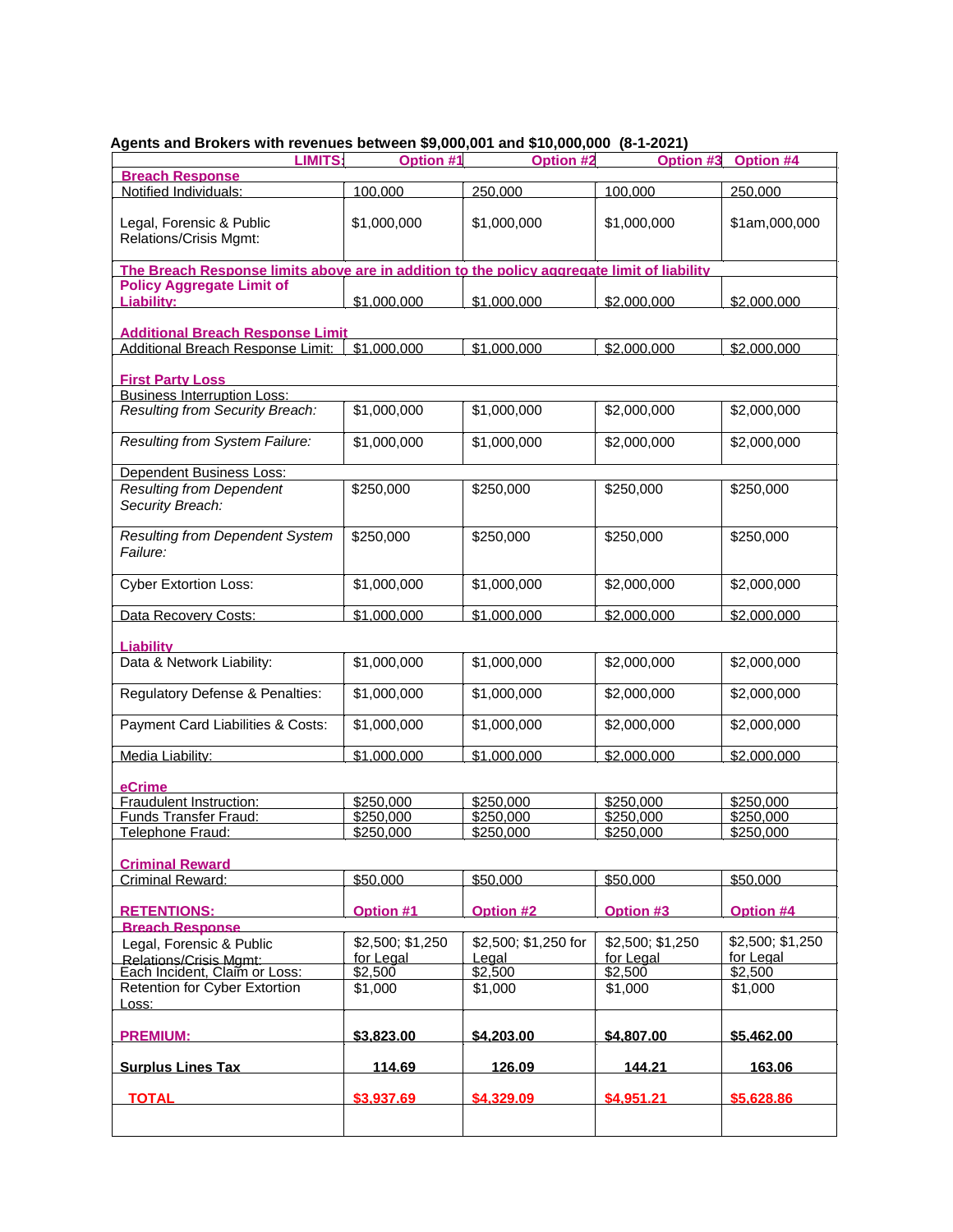#### **OPTIONAL EXTENSION PERIOD AND OPTIONAL EXTENSION PREMIUM:** 12 Months @ 100% of the Annual Policy Premium

**NOTIFIED INDIVIDIALS THREASHOLD:** 100 Notified Individuals

**WAITING PERIOD:** 8 Hours

**POLICY FORM**: Beazley Breach Response (F00653 112017 ed.) with BBR Information Pack

**RETROACTIVE DATE:** Beazley Breach Response form (F00653 112017 ed.) is full prior acts. If the Insured has experienced a claim/incident, this must be referred to Beazley for review to determine whether or not Full Prior Acts will be offered or coverage will be written on a retro date inception basis. If it's determined that Full Prior Acts will be offered, a scheduled claims exclusion will be added to the policy (refer to endorsement section).

**INSURER:** Syndicate 2623/623 at Lloyd's (non admitted)

**ENDORSEMENTS:** Standard endorsements will include those listed below plus any applicable surplus lines notices required by state.

- 1. E10595 112017 ed Asbestos, Pollution, and Contamination Exclusion Endorsement
- 2. E10596 112017 ed. Choice of Law and Service of Suit (Choice of Law: New York)
- 3. Lloyd's Security Schedule<br>4. NMA1256 Nuclear Inciden
- 4. NMA1256 Nuclear Incident Exclusion Clause-Liability-Direct (Broad) (U.S.A)
- 5. E06928 042015 ed. Policy Disclosure Notice of Terrorism Insurance Coverage<br>6. NMA1477 Radioactive Contamination Exclusion Clause-Liability-Direct (U.S.A)
- 6. NMA1477 Radioactive Contamination Exclusion Clause-Liability-Direct (U.S.A)
- E02804 032011 ed. Sanction Limitation and Exclusion Clause
- 8. E10602 112017 ed. War and Civil War Exclusion<br>9. E13038 062019 ed. Reputation Loss (replaces EQ
- 9. E13038 062019 ed. Reputation Loss (replaces E06798 112017 ed. Consequential Reputational Loss) Limit: To Match Elected (\$2M aggregate limit will only have \$1M max) Retention: To Match Elected Retention
- 10. BSLMUNMA2868 Lloyd's Certificate
- 11. E12698 022019 ed. Amend Other Insurance Clause Primary With Respect To Breach Response Services and First Party Loss
- 12. E06956 112017 Amend Breach Response Services Threshold
- 13. E11065 012018 Amend Other Insurance Clause (fill in: *Insurance agents and brokers errors and omissions)*
- 14. E10944 032019 Post Breach Remedial Services Endorsement
- 15. E06799 112017 Amend Definition of Fraudulent Instruction
- 16. E11294 032018 Amend Data Recovery Costs
- 17. E11122 012018 Cap on Losses Arising Out of Certified Acts of Terrorism
- 18. E11290 032018 ed. GDPR Cyber Endorsement
- 19. E12604 012019 ed. Amend Definition of Data
- 19. E11848 072018 ed. Invoice Manipulation Coverage
- Sub Limit: \$50,000
- Retention: To Match Elected Retention
- 20. E11783 072018 Computer Hardware Replacement Cost (aka bricking) Sub limit: \$100,000
- 21. E112967 052019 ed. Voluntary Shutdown Coverage
- 22. E10675 012019 ed. Contingent Bodily Injury with Sublimit Endorsement
- Sub Limit \$250,000
- 23. E12968 052019 ed. Crypto Jacking Endorsement Sub Limit: \$100,000
- 24. E14809 042021 ed. Amendatory Endorsement IIA Program: Fraudulent Instruction
- 25. E12961 062019 ed. Amend Definition of Computer Systems
- 26. E13372 092019 ed. State Consumer Privacy Statutes Endorsement
- 27. E12967 052019 ed. Voluntary Shutdown Coverage